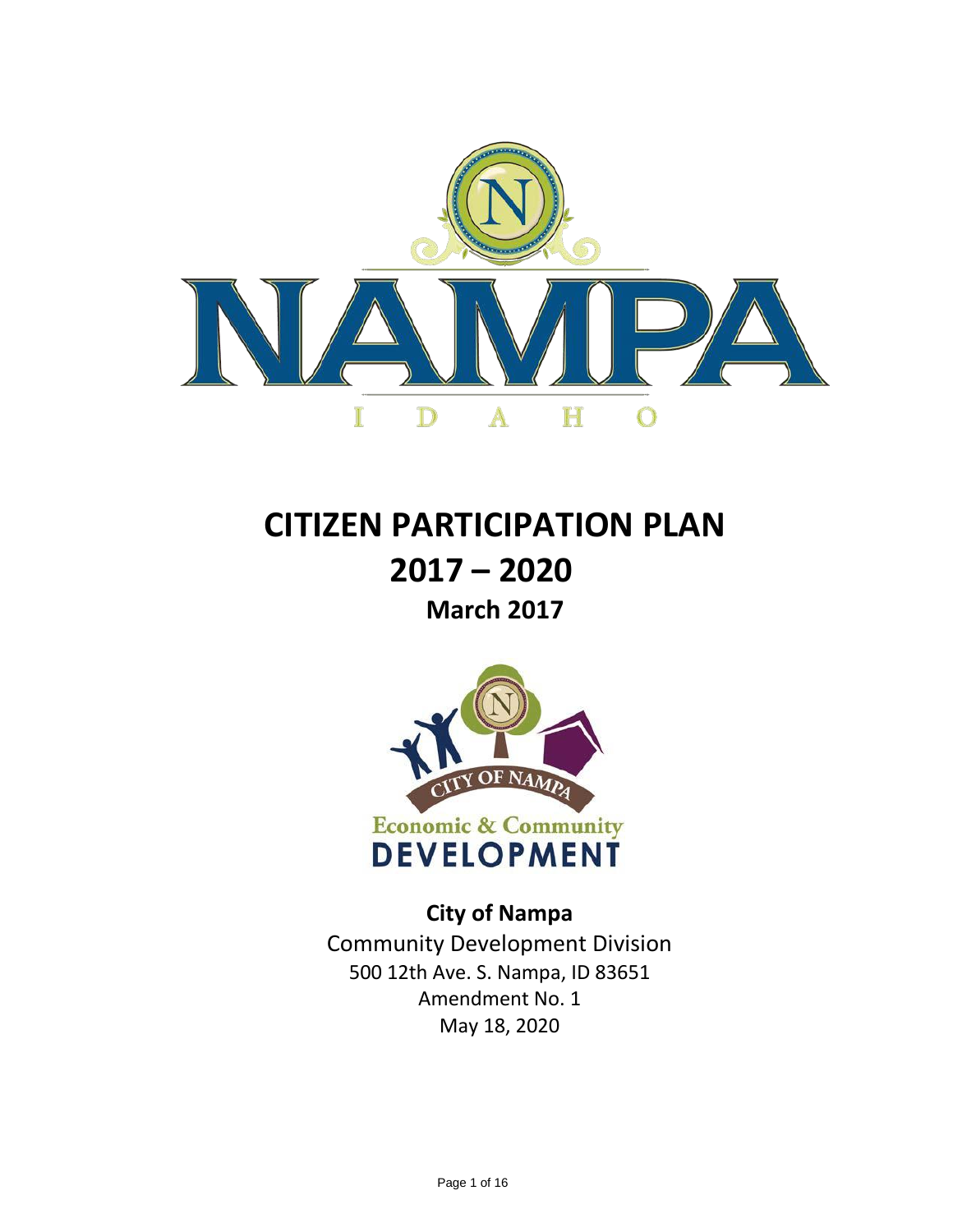## **Amendment No. 1 – June 1, 2020**

- Include Virtual hearings as an allowed method for citizen participation when necessary for public safety;
- Update public comment period requirements to include flexibilities/waivers granted by HUD as related to an entitlement community's emergency response process;
- Update public comment period requirements to include emergency response waivers and flexibilities for substantial amendments to the Five Year Consolidated Plan(s), Citizen Participation Plan(s), and Annual Action Plan(s) to be no less than 5 day(s) when allowed by statutory waiver from the Department of Housing and Urban Development;
- Update the types of declared disasters or emergency events to include man-made and natural disasters, acts of terrorism, and infection disease/pandemic;
- Make minor edits that do not change current citizen participation policies;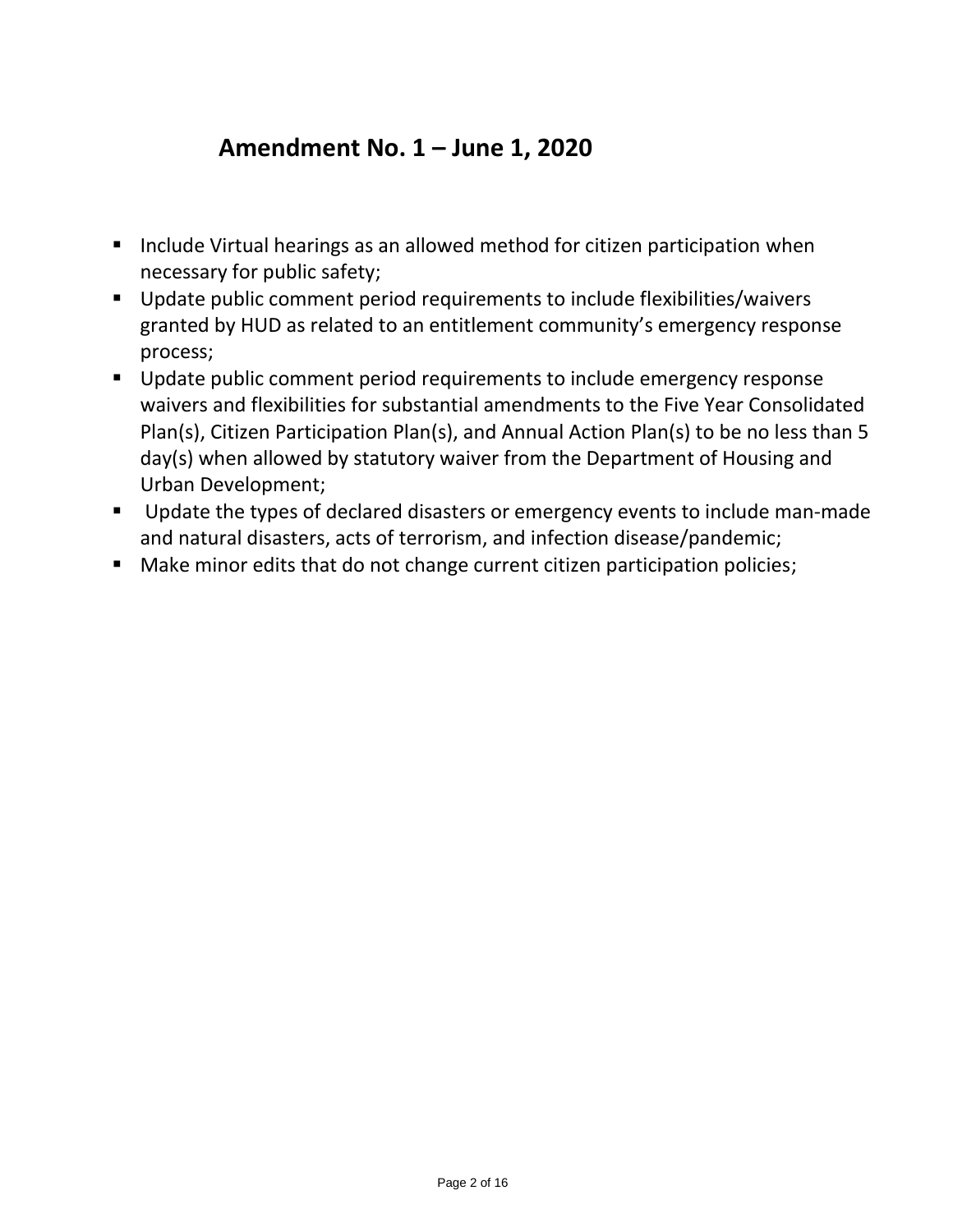## **Introduction**

The City of Nampa's mission is to serve citizens by being open and transparent. Nampa shall seek to facilitate economic opportunity by encouraging free-market principles, supporting the community by providing incentive for economic development and investing in our infrastructure and operating efficiencies. In support of its overall Strategic Plan—and to the greatest extent possible—the City recognizes the importance of involving all community members in the planning and decision making process of government. The goal of this Citizen Participation Plan is to fully integrate citizen input into the **five planning and reporting activities required** to successfully manage the City's current community development, housing, and other future U.S. Department of Housing and Urban Development (HUD) programs.

The five planning and reporting activities are:

- Five-Year Strategic (Consolidated) Plan;
- Annual Action Plans(AAP);
- Consolidated Annual Performance and Evaluation Reports(CAPER);
- Substantial Amendments to the Consolidated Plan or Annual Action Plans;
- Amendments to this Citizen Participation Plan.

Currently, the City of Nampa is the recipient of federal Community Development Block Grant (CDBG) funds. The Community Development Division has primary responsibility for managing the citizen participation process and the development, implementation and reporting of annual accomplishments referenced in this Citizen Participation Plan. This plan also fulfills the requirements of federal regulation, 24 CFR Part 91.105.

## **Plan Overview and Emphasis**

The purpose of the Citizen Participation Plan is to provide information about how Nampa residents, businesses, community organizations, and agencies may participate in the development of the City's Consolidated Plan and related documents. The City considers it the right of all citizens to be informed about and have the opportunity to comment on the use of public funds. The Citizen Participation Plan applies to the City's use of U.S. Department of Housing and Urban Development (HUD), Community Development Block Grant (CDBG) funds. They are: (1) the development of a Five-Year Consolidated Plan; (2) each annual Action Plan; (3) each Consolidated Annual Performance and Evaluation Report (CAPER); (4) substantial amendments to a Consolidated Plan and/or Action Plan; and (5) amendments to the Citizen Participation Plan itself.

This plan is specifically designed to encourage participation by low and moderate- income persons, particularly those living in slum or blighted areas and in areas where CDBG funds are proposed to be used, and by residents of predominantly low- and moderate-income neighborhoods. However, the City will encourage the participation of all citizens, including minorities and non-English speaking persons, as well as persons with disabilities. Low and moderate-income areas are defined as areas where at least 51% of its population have incomes at or below 80% of the area median income (commonly referred to as AMI).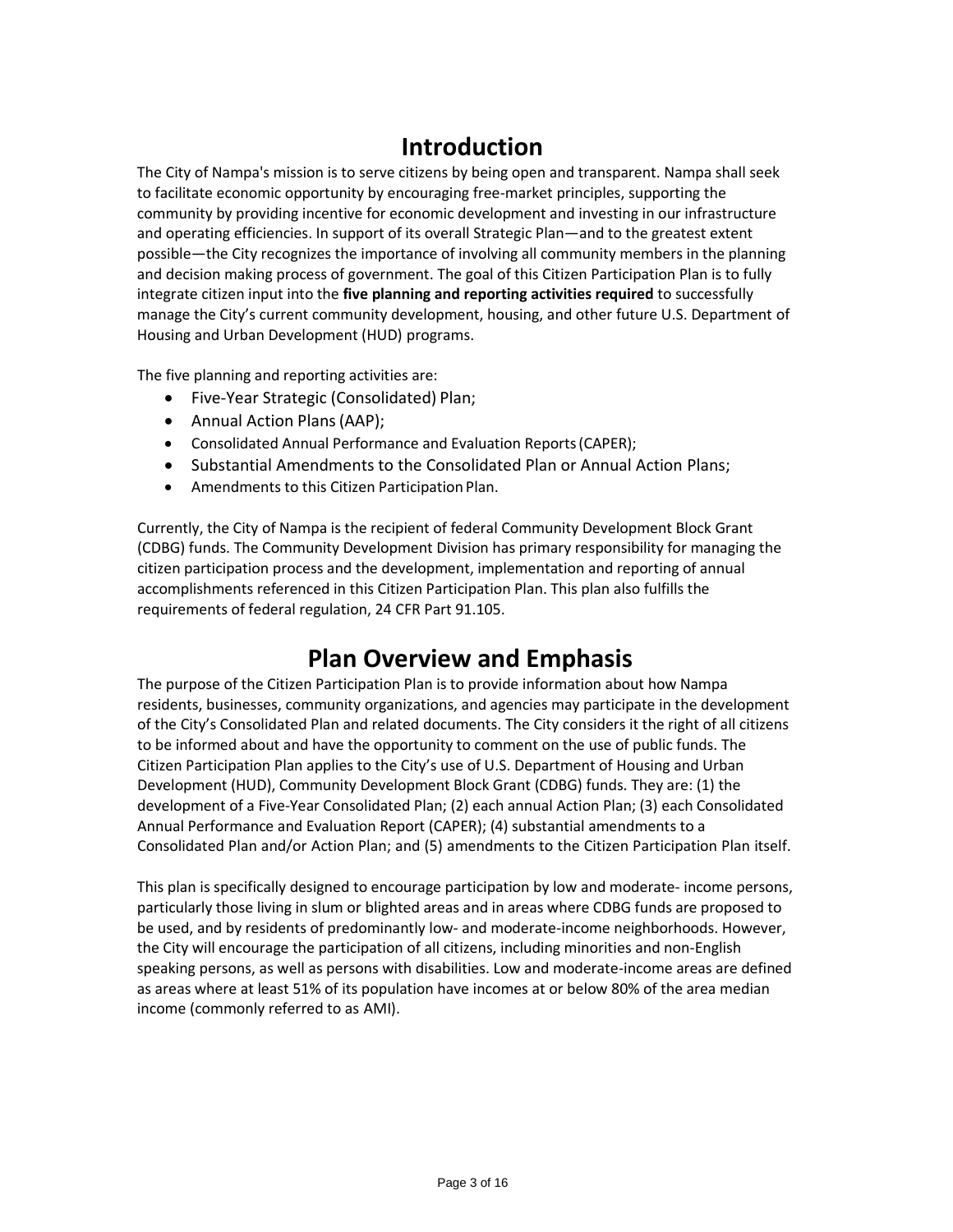The City will enlist nonprofit and community organizations, including faith-based groups, resident associations, housing and human service agencies and other groups— as well as businesses and developers—to assist the City with fully engaging residents in the planning and implementation of its federal programs. In addition, the City will use developing communications strategies and media to further this goal. Those avenues to increase citizen input may include newsletters, news releases, web bulletins, social media, email, or other print or electronic materials. Finally, the City will use communications strategies which specifically address and connect with the unique needs of sub-populations within our community (e.g., persons experiencing homelessness, Spanishspeaking-only and female heads of households).

This Citizen Participation Plan will be incorporated (by attachment or reference) into every Five-Year Strategic (Consolidated) Plan, Annual Action Plans, and Consolidated Annual Performance Reports.

## **General Guidelines and Standards for Public Participation**

The **Citizen Participation Table**, which organizes important process information in matrix form, is in **Attachment A**. This Table is a quick reference tool, outlining all requirements for each planning and reporting activity. **Definitions** are provided in **Attachment B**.

## **Standards for Distribution and Access**

Public review and comments are welcome at any point in the process for the five reporting and planning activities. The City will encourage citizen input by:

- Posting ADA- and Title VI-compliant notices in The Idaho Press Tribune, Nampa's general circulation newspaper, in English and in Spanish;
- Posting notices through partner agencies serving persons in legally protected classes, special populations, or Presumed Benefit categories (as determined by HUD). The notices will be posted and shared by those community partners determined to be most appropriate and effective, per the Community Development Division and the City's Public Information Office, or by request;
- Providing opportunities for interviews, surveys or focus groups, when appropriate;
- Posting an electronic copy of the document on the City's website (which is compatible with web readers for the visually impaired and connected to Google Translate); and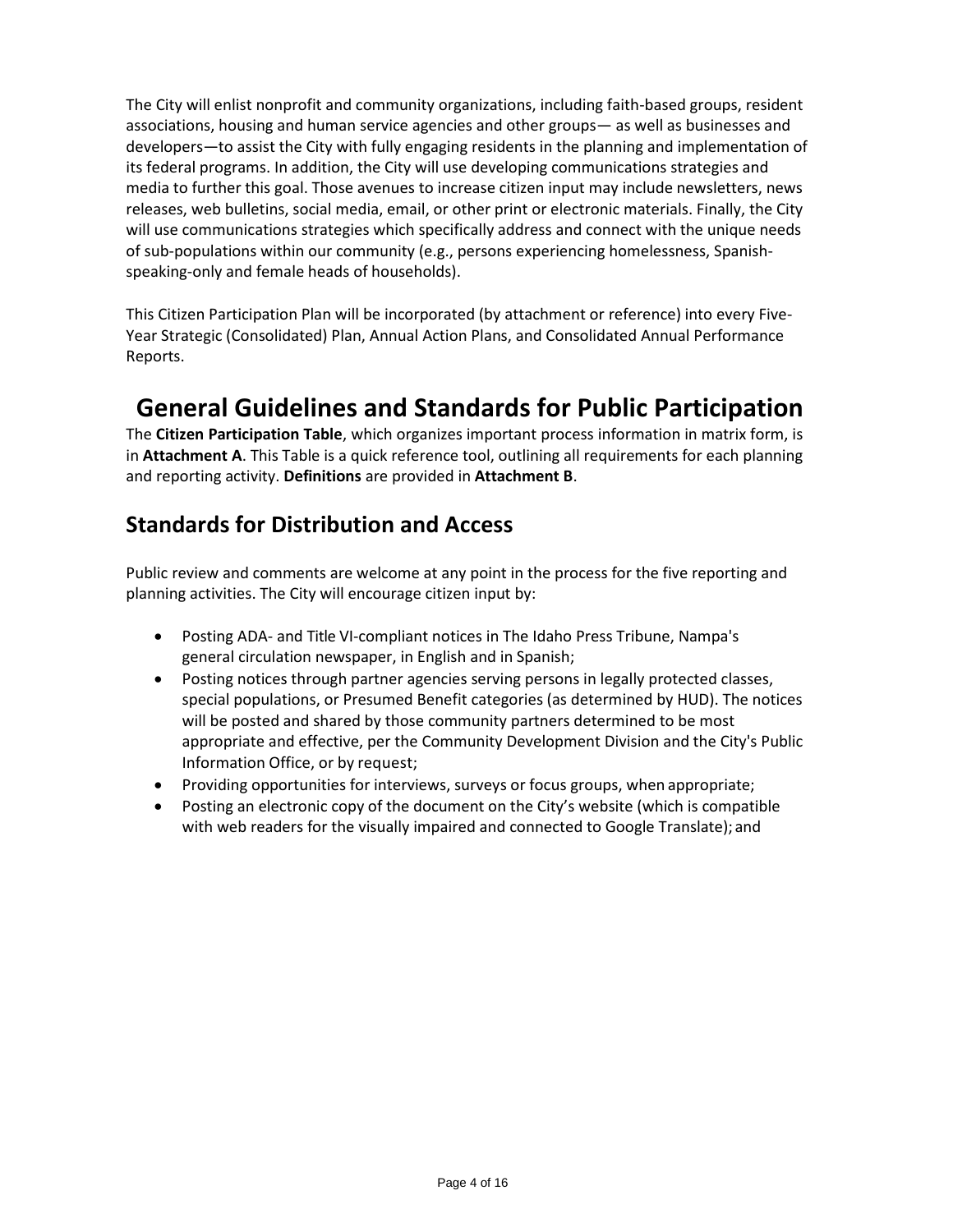- Providing paper copies of documents at City offices and area libraries.
- Whenever possible, using specialized communications strategies to address the needs of unique sub-populations (e.g., persons experiencing homelessness, Spanish-speaking-only female heads of households).

### **Reasonable and Special Accommodations**

- Copies of the five reporting and planning activities documents will be made availablein fully accessible locations.
- Public input will be solicited in fully accessible locations.
- Public meetings and public hearings will occur in fully accessible locations.
- Upon request, the City will provide materials in Braille, large print, in Spanish or other languages as needed, or in a voice recording, at no cost to the requestor.
- The City's TYY/Voice Relay number is: Dial 7-1-1 from within Idaho or 1-800-368- 6185
- Interpretation services will be made available where it is reasonably anticipated there will be a significant number of non-English speaking residents in attendance, or upon request.
- The City will also deliver a copy of any Plan, Amendment or Report to a homebound person upon request.
- Reasonable notice for requests is usually considered to be 48 hours.
- Any content on the City of Nampa website may be immediately translated by using the Google Translate feature (Translate Page) located in the upper right section of any City webpage**. Just click on the button and select Translate Page.**
- Regulation 24 CFR Part 91.105 (b) (1) also requires that any HUD-funded project or program that may displace residents describe how the City will assist those displaced. The City's current Anti-Displacement Policy is an attachment to this document (**AttachmentC**).

## **Overall Citizen Participation Standards Review Periods**

#### **Thirty-day (30-day) Public Review Periods are federally required and specifically set aside for public comments and input:**

- For funding (federal and local) allocation recommendations prior to any final City Council funding allocation decision;
- Prior to the submission of a Five-Year Strategic (Consolidated) Plan to City Council for approval;
- Prior to the submission of an Annual Action Plan to HUD;and
- Prior to the submission of any Substantial Amendment for the Consolidated Plan, an Annual Action Plan, and this Citizen Participation Plan or itsupdates.

 Exception(s) to the Public Review Period can be made in direct response to disaster relief and emergency preparedness. Activities in direct response to a declared natural or man made disaster, terrorism, and infection disease such as coronavirus 19 (COVID-19) can utilize a shortened Public Comment Period to be no less than 5 day(s) for substantial amendments to the Five-Year Consolidated Plan(s), Annual Action Plan(s), and Citizen Participation Plan(s) provided for or under guidance from the U.S. Department of Housing and Urban Development.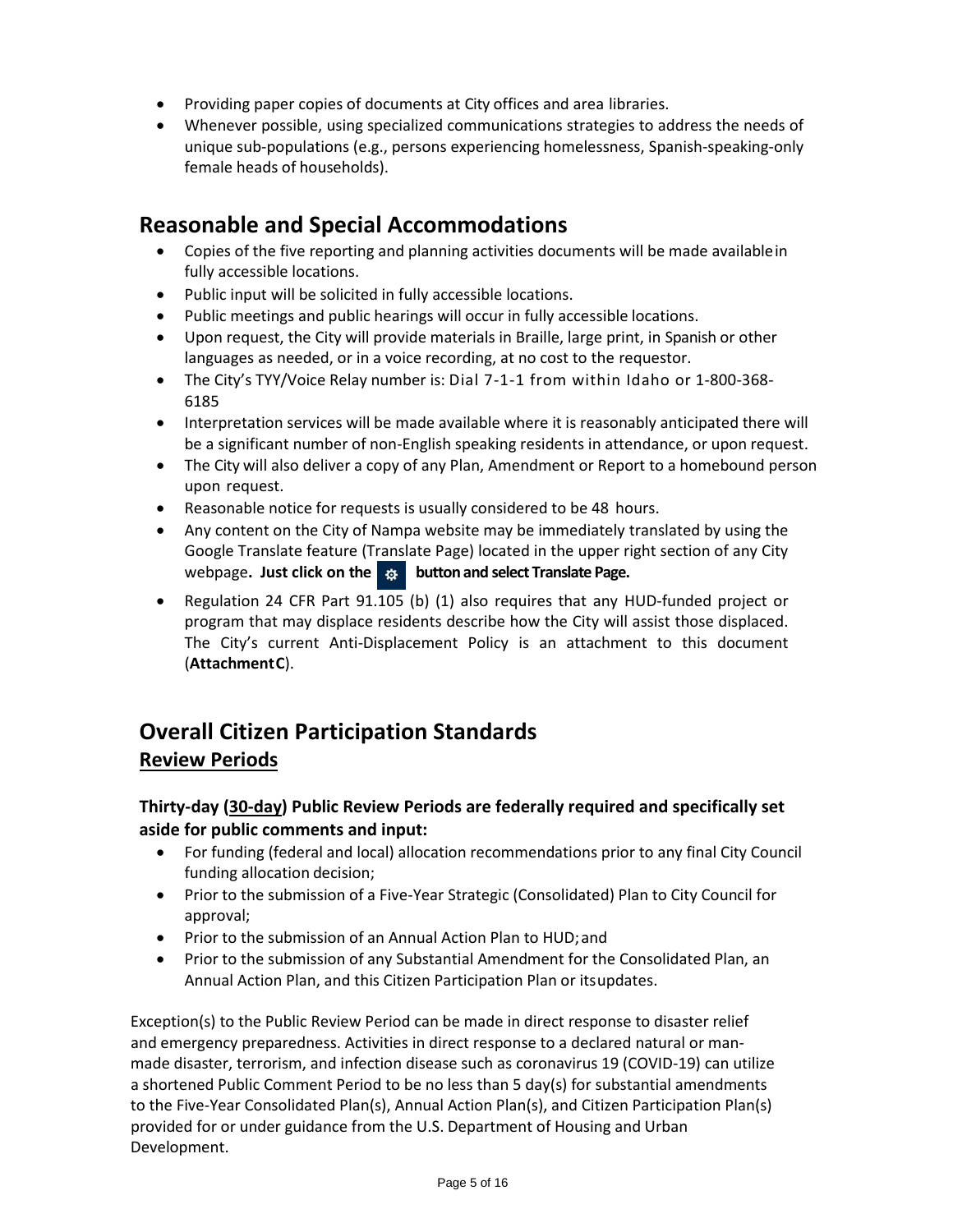#### **A fifteen-day (15-day) Public Review Period is federally required and specifically set aside for public comments and input:**

• Prior to the submission of a Consolidated Annual Performance and Evaluation Report (CAPER) to HUD.

### **Public Hearings**

A minimum of two (2) federally required public hearings are held each Program Year to solicit citizen viewpoints and input. These public hearings are designed to ensure the City follows its purposes and proposed goals, and fully integrates citizen input into the corresponding documents to meet community needs. One public hearing will be held for the purpose of soliciting viewpoints on community needs and the proposed use of funds. The second public hearing will be held to assess how funds were spent during the prior Program Year. To comply with regulations, the public hearings are held at times and locations convenient to potential and or actual beneficiaries.

In addition, City Council holds a public hearing before making a final decision at the end of each funding allocation process. City Council also holds public hearings before adopting the Five-Year Strategic Plan or its Substantial Amendments, and the Citizen Participation Plan or its Substantial Amendments. Public hearings for each Annual Action Plan, or its Amendments, are held by the Community Development Division.

Because the Consolidated Annual Performance and Evaluation Report (CAPER) is a summary and report on the previous federal Program Year's performance, it does not include a public hearing as part of its process. Citizens still have varied opportunities throughout the Public Review Period to express their thoughts on the accuracy and content of that document.

All public hearing venues are in an accessible location. Interpretation services are made available where it is reasonably anticipated that there will be a significant number of non-English speaking residents in attendance, or upon request.

Exception(s) to public hearing requirements can be made in direct response to a declared manmade or natural disaster, terrorism, or infectious disease response such as the coronavirus pandemic as provided for or under guidance form the Department of Housing and Urban Development. Under the previously mentioned circumstances virtual hearings will be viewed as an acceptable alternative to a public hearing when necessary for public safety.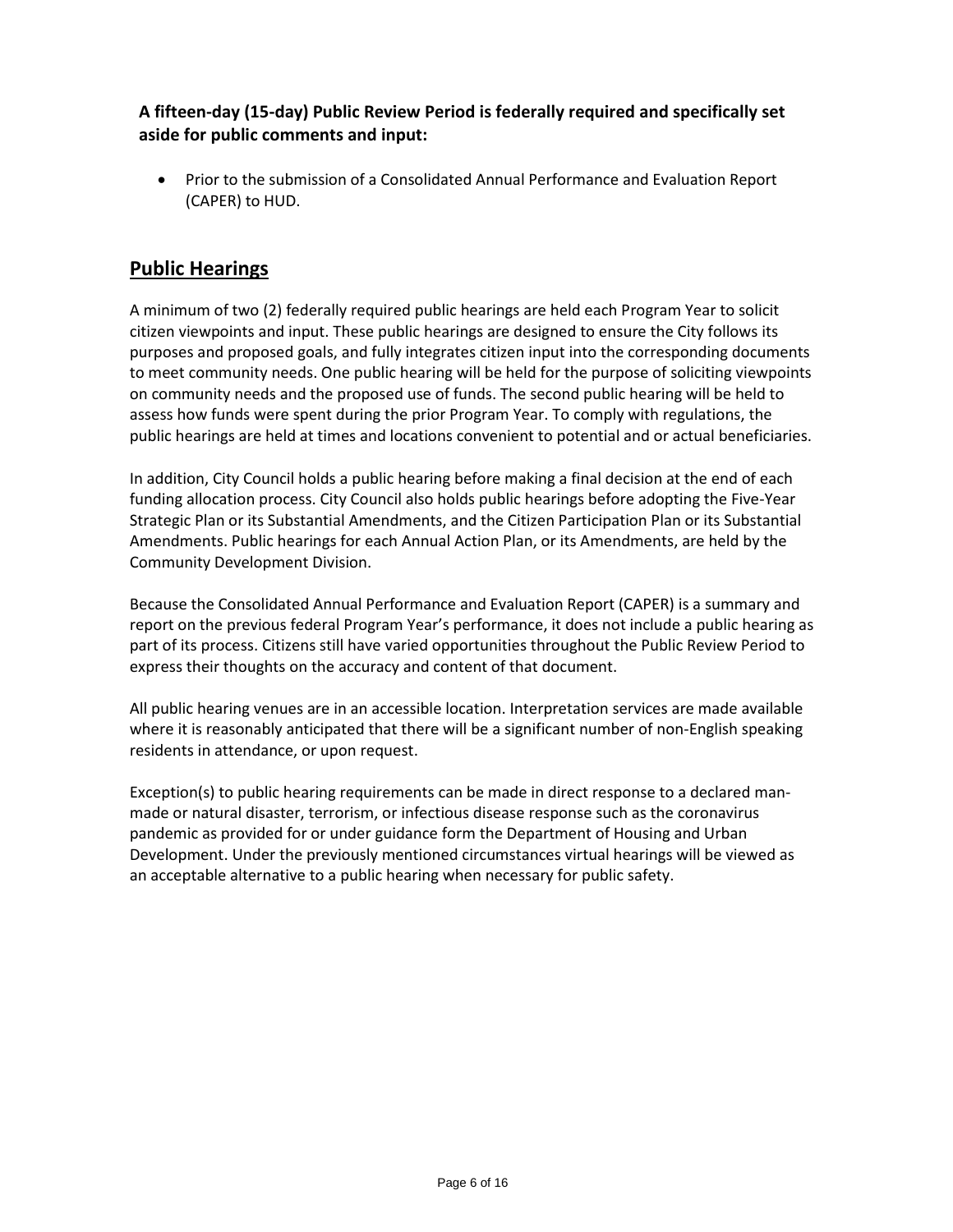### **Notices for Meetings, Public Hearings and Review Periods**

At a minimum, notices for meetings, public hearings, and public review periods will be posted per the General Guidelines and Standards for Citizen Participation.

#### **Meetings**

Notices of pending meetings are posted at the Nampa City Clerk's office three days in advance of the meeting and in accordance with the Idaho Open Meetings Act. Additionally, they are also posted on the City's website. The notices include a summary of the content included in the notice. Regular City scheduled City Council meetings are the first and third Monday evenings of the month. All meetings are held at Nampa City Hall Council Chambers, a location accessible to persons with disabilities. Notices of a meeting cancellation or a special meeting are posted at least 24 hours in advance of the change, both physically at City Hall, and on the City's website. Translation for non-English speaking residents and/or those who are hearing impaired will be provided upon request.

#### **Public Hearings**

Whenever possible, notice of a public hearing will be published at least fifteen (15) days\* prior to the hearing, and never less than seven (7) days before a hearing. Additionally, General Guidelines and Standards for Public Participation will be followed. Those Guidelines and Standards in this document are intended to facilitate maximum citizen awareness, and participation in the Hearing.

#### **Public Review Periods**

Notice for a public review period will be published at least seven (7) days prior to the review period. Additionally, General Guidelines and Standards for Public Participation will be followed.

Content in notices for public review periods will include the anticipated Community Development Block Grant and any other HUD or City funding the City reasonably expects to receive, how the funds are proposed to be allocated, and where further information is available.

An exception is the public review period for funding allocation recommendations. That notice is published 24 hours in advance of the public review period. A full thirty days is allowed for citizen comment and input prior to City Council's finaldecision.

**\* According to 2014 HUD CPD technical assistance received by the City, the 15-day advance notice for hearings is set out as a best practice by HUD but is not required by regulation. The intent is to solicit maximum citizen awareness and participation, as outlined in the remainder of the paragraph.**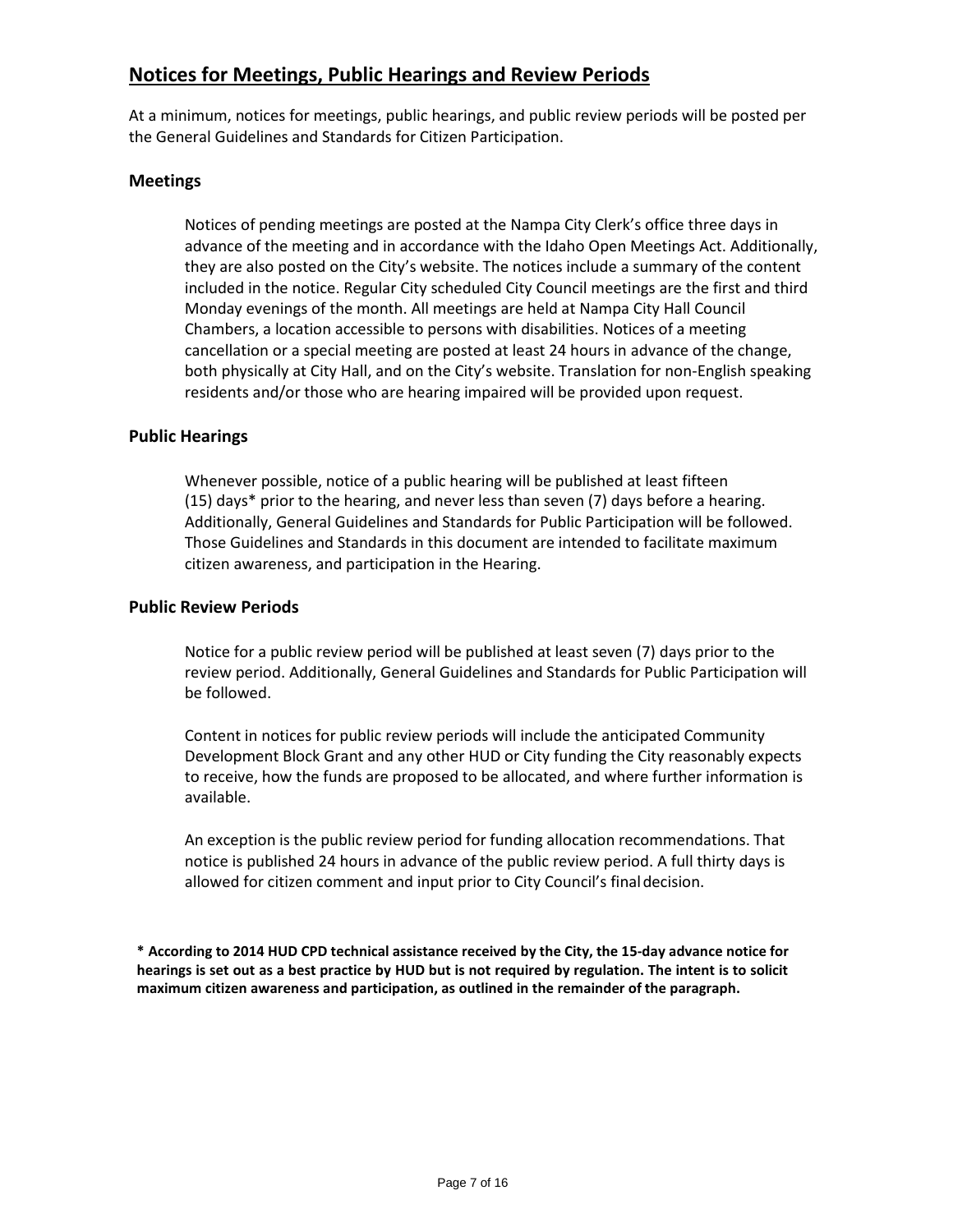## **Additional Guidelines and Information forHUD's Five Planning and Reporting Activities**

At a minimum, the City will follow standards outlined under General Guidelines and Standards for Public Participation.

## **Five-Year Strategic (Consolidated) Plan**

To receive an annual allocation of federal funds from the Department of Housing and Urban Development (HUD), the City must submit a Five-Year Strategic (Consolidated) Plan, which serves as the City's strategic plan for five years, outlining goals to be achieved with its federal funds.

To develop its Five-Year Strategic (Consolidated) Plan, the City may use a combination of the services of a consultant, along with consultations with other agencies, public hearings, and the solicitation of written comments, surveys, focus groups, and other methods of public engagement. The City will also coordinate its Plan with the Nampa Housing Authority for its Public Housing requirements.

### **Annual Action Plan**

To implement the City's five-year goals, an Annual Action Plan is also submitted to HUD each year listing the location, cost, proposed outcome, and ancillary information related to each project or program. Federal regulations require these funds be targeted to where they provide the greatest benefit to residents designated to receive HUD assistance, primarily the City's low- and moderateincome residents.

### **Amendments**

An amendment to the approved Five-Year Strategic (Consolidated) Plan and/or Annual Action Plan will occur in the following instances: when the City adds a new priority, project or program not previously considered; decides not to carry out a project (activity) described in the Plan; decides to carry out a project not previously described; or to substantially change the purpose, scope, and/or location of beneficiaries of a project.

### **Amendment Guidelines**

**Substantial Amendments to Five-Year Strategic Plans (including AAPs)** Recognizing that changes may be necessary to Consolidated and Action Plans after approval, HUD allows for amendments to these plans. Substantial changes may include, but are not limited to:

- Any increase or decrease of the cost of any approved activity in an amount of 10% over than annual block grant allocations or any addition or deletion of activity.
- These potential activity changes must be in line with the Consolidated Plan Priorities.

#### **Minor Amendments to Five-Year Strategic Plans (including AAPs)**

Amendments not considered substantial are small increases or decreases in the amount of funds allocated to an approved project or activity in order to achieve the original purpose of the project or activity. These minor changes may be carried out at the discretion of the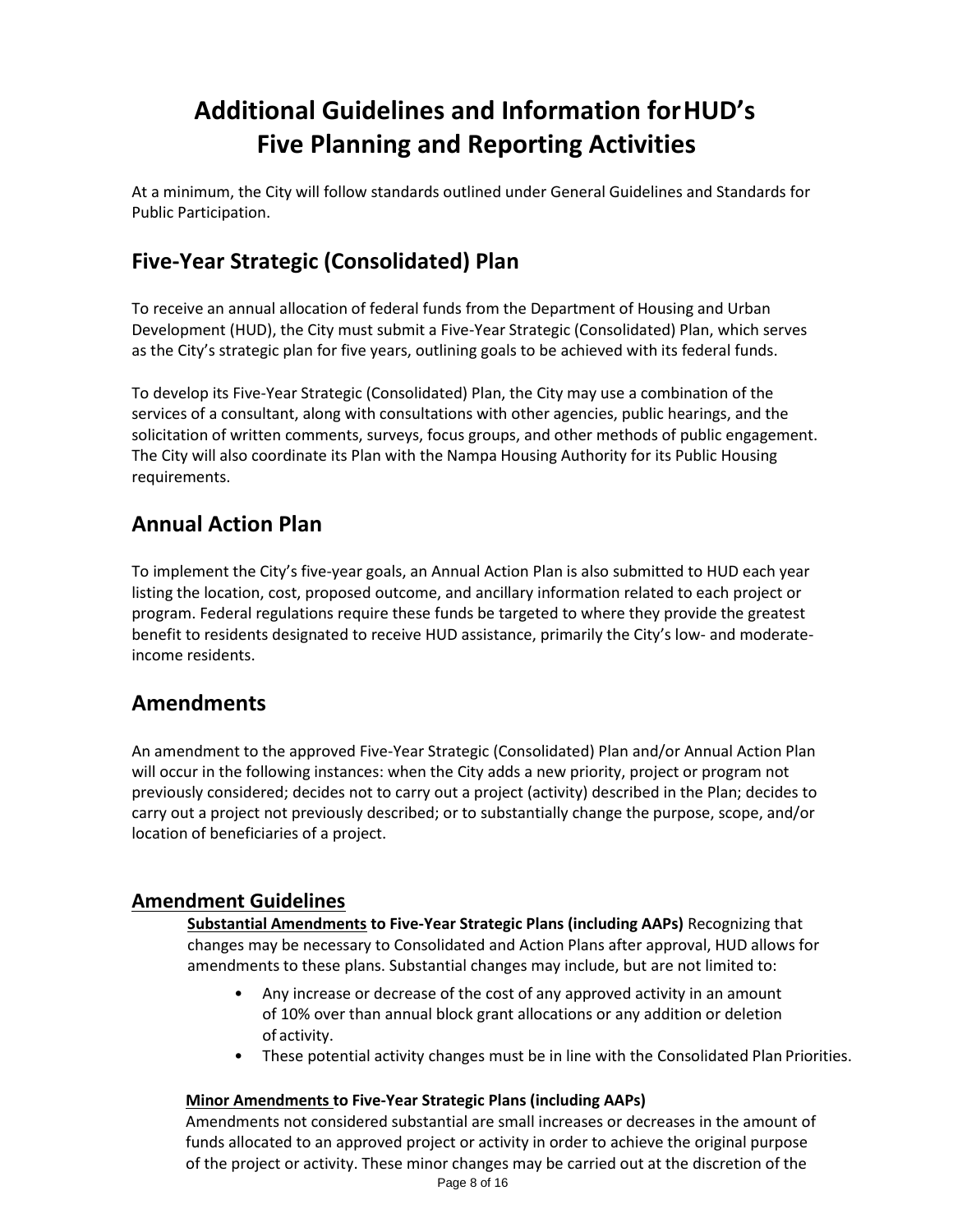division and are not subject to the criteria that apply to Substantial Amendments. Accordingly, there is no specific citizen participation process outlined for this activity.

If an amendment is deemed necessary, the City will prepare the proposed changes and conduct a Public Hearing. As indicated in the section regarding public hearings, notification of hearing will be published fourteen days in advance of the hearing and no less than seven days. A 30-day period will be established to receive comments on the amendment before the documentation is submitted to HUD.

 Exception(s) to the Public Review Period can be made in direct response to disaster relief and emergency preparedness. Activities in direct response to a declared man-made disaster, terrorism, and infection disease such as coronavirus 19 (COVID-19) can utilize a shortened Public Comment Period to be no less than 5 day(s) for substantial amendments to the Five- Year Consolidated Plan(s), Annual Action Plan(s), and Citizen Participation Plan(s) provided for or under guidance from the U.S. Department of Housing and Urban Development. Utilizing the shortened comment period will be done either at the guidance of The Department of Housing and Urban Development. When permitted by statutory waiver or flexibility the 5 day(s) public comment period can run concurrently for public comments on the action plan amendment and amended citizen participation plan.

Comments or views of citizens both in writing and orally at public hearings must be considered in the preparation of the substantial amendments. A summary of the comments and a summary of any views not accepted, and the reasons shall be attached to the substantial amendments of the Consolidated Plan.

### **Amendment Category Determination for Citizen Participation Plan Amendments**

Due to a variety of circumstances and timelines under which such an amendment might occur, should there be a need for an amendment to the Citizen Participation Plan, departmental staff will consult with the designated HUD CPD Representative in regard to required and appropriate public participation processes. City staff will obtain a written determination as to whether the amendment is considered substantial or minor, and what items are subsequently required. Citizen Participation Plan updates for the purposes of addressing housekeeping items such as contact name changes, will be considered as minor updates, and not an amendment.

#### **Disaster/Emergency Events that can Require Expedited Substantial Amendments**

 In the event of a declared disaster or emergency it may be necessary to utilize an expedited substantial amendment process for the Consolidated Plan, Annual Action Plan, and Citizen Participation Plan. The City of Nampa will recognize three types of disasters/emergency events that would allow the use of the expedited substantial amendment process (1) Man-Made disasters, (2) Natural Disasters, and (3) Terrorism. Man-made disasters can include but are not limited to chemical spills, power outages, and dam failures. Natural disasters can include but are not limited to earthquakes, tornadoes, wildfires, flooding, and public health issues such as the spread of an infectious disease or pandemic. Terrorism events can include but are not limited to bomb threats, biochemical attacks, and cyber-attacks. The expedited substantial amendments may include funding new activities, and/or reprogramming funds to meet the needs resulting from a declared disaster or emergency.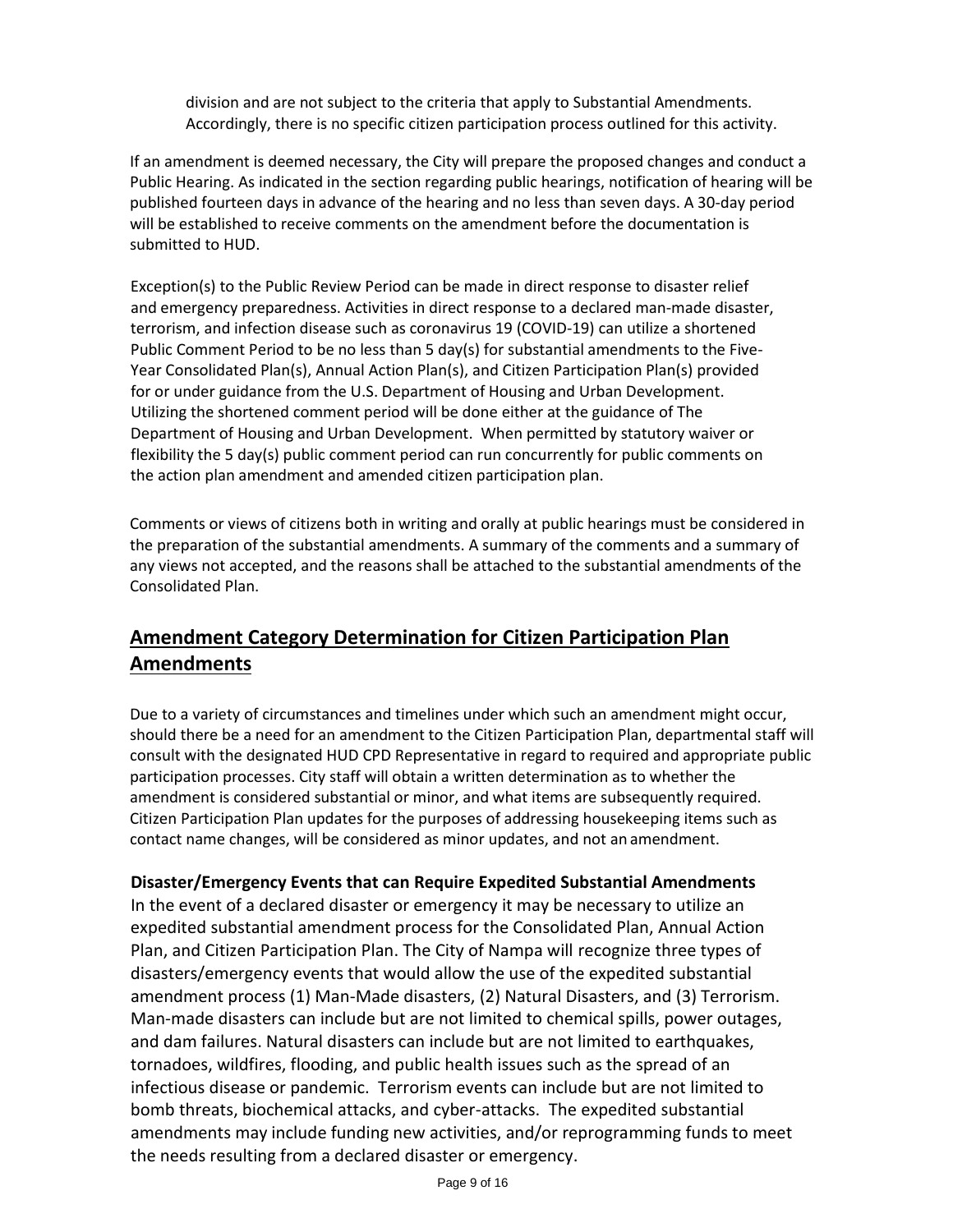## **Consolidated Annual Performance and Evaluation Report**

An integral part of measuring the success of the City's HUD-funded activities is the publication of a Consolidated Annual Performance and Evaluation Report (CAPER), which provides an objective assessment of the City's progress toward meeting the stated goals outlined in the Five-Year Strategic (Consolidated) Plan, as well as the corresponding Annual Action Plan being reported on.

## **Citizen Participation: Other Guidelines and Information**

## **Interdepartmental Coordination and Cooperation**

The Community Development Division will work with the City's Communications Director, and employees of the Finance Department and Human Resources Department who are responsible for overall grants compliance administration and Title VI compliance.

### **Document Access and Retention**

Citizens, public agencies or other interested parties will be granted timely access to information and records relating to the jurisdictions' Consolidated Plan and the jurisdictions use of assistance under the programs covered by this part during the preceding five years. Requests for public information must be presented in writing. The city of Nampa will provide a response to the request within fifteen days of receipt by the City.

Citizens will have the opportunity to review and comment on all CDBG related documents in draft form prior to submittal to HUD. These documents will be made available at City Hall, and Nampa Public Library. Upon request, these documents will be provided in a form accessible to persons with disabilities. Citizens, groups, and other interested organizations may obtain copies of the written reports by calling the Economic / Community Development Department at (208) 468- 5407 or (800) 368-6185 (TTY).

## **Technical Assistance**

Upon request, Community Development staff will provide technical assistance to any group representative of persons of low- and moderate-income interested in developing proposals for funding assistance under any of the programs covered by the Consolidated Plan. The division may determine, at its discretion, the level and type of assistance following consultation with those requesting technical assistance.

### **Complaint Procedures**

### **Response Standards for Citizen Complaints Inclusion in Documents/Plans**

#### **Substance and Timeliness**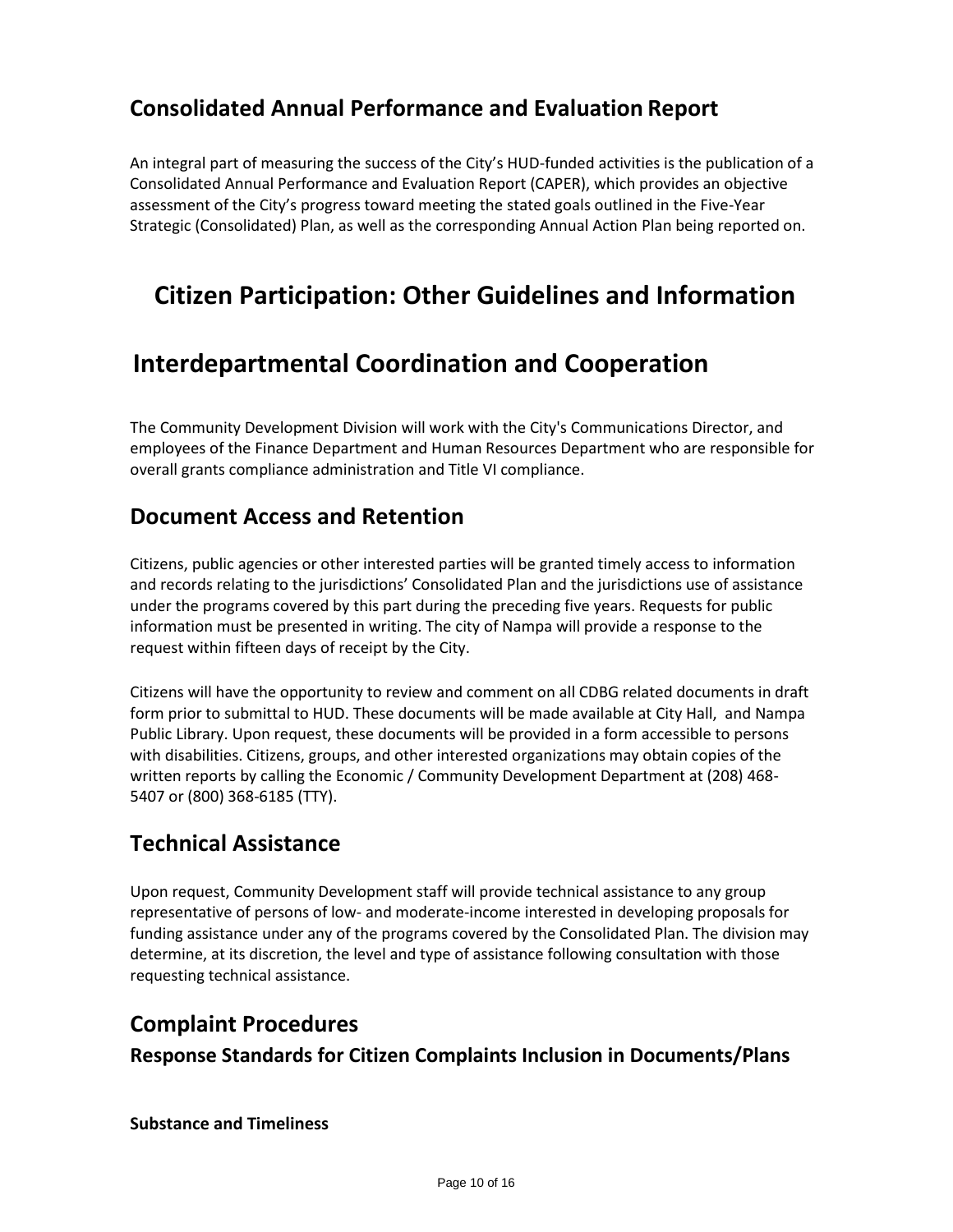Should a citizen have concerns/complaints related to the Plans, Amendments and/or Reports or any other federal program document or procedure, the concerns may be submitted in writing. The City will provide a timely, substantive written response to every citizen complaint within 15 business days, as required by federal regulation.

Complaints received during any of the five reporting and planning activity processes, and the outcome of their consideration by the City, will be included in the corresponding, adopted Five-Year Strategic (Consolidated) Plan or Annual Action Plans submitted to HUD.

#### **Excluded Comments**

City staff shall notate citizen comments excluded from any document, the general nature of the comment, and the reason for exclusion.

### **Complaint and Response Process**

#### **Level One:**

- 1. The response to the complaint will be handled by the Department Director or Assistant Director, or by a Community Development employee designated by the Department Director.
- 2. When specific contact information is not expressly provided, written complaints may be submitted to:

Director of Economic Development Community Development Division City of Nampa 500 12th Ave. South Nampa, ID 83651 208-468-5430

#### **Level Two:**

If not resolved by the Department, formal complaints should be addressed to the **City of Nampa Mayor** and filed in writing at: **City Mayor's Office**, City Hall, **411 3rd St. S., Nampa, ID 83651.** The City Mayor will refer the complaint to appropriate City staff for a written response regarding the complaint within 15 business days upon receipt of the complaint.

#### **Level Three:**

If the complainant is not satisfied with the City Mayor's response, further appeals should be addressed to the **Nampa City Council**, c/o the Mayor (City Hall, 411 3rd St. S. Nampa, ID 83651). The Council has 30 days in which to take further action as deemed necessary to address the complainant's concerns.

#### **Level Four:**

If the complainant has not been satisfied with the response of City Council, a formal complaint may then be addressed directly to the regional Department of Housing and Urban Development (HUD) for Region X at: **Department of Housing & Urban Development**, 909 First Avenue, Suite 200, Seattle, WA 98104-1000.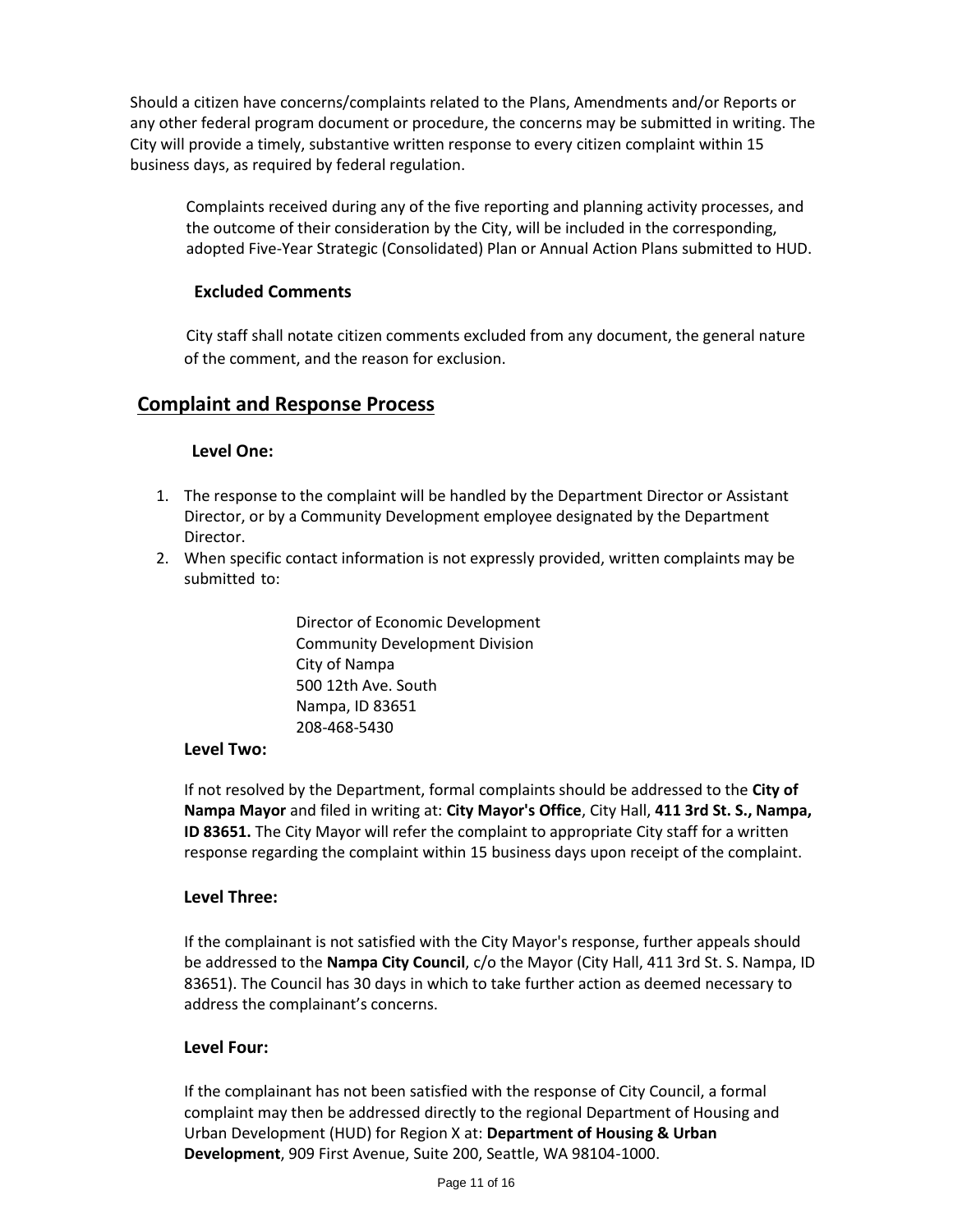## **Funding Application Complaints**

Formal complaints regarding HUD's approval of the City of Nampa's application for CDBG funding should be submitted in writing to the HUD Area Office within 30 days of the publication of the application notice. To ensure submitted objections are considered during the review process, HUD will not approve an application until at least 45 days after receipt of an application. In the interest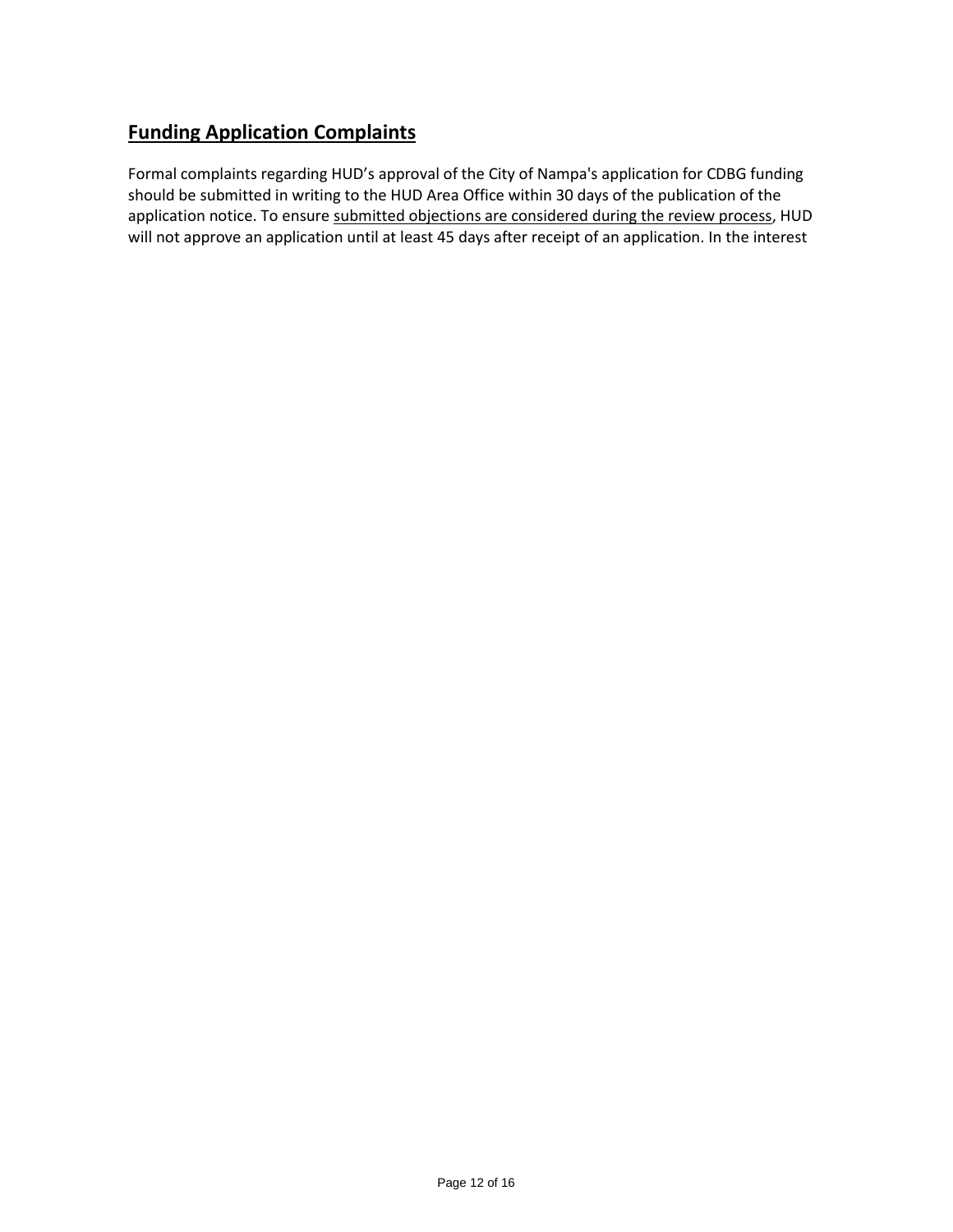of time, therefore, if the complainant is not satisfied with the response from the City staff and wants her/his comments to be considered during the HUD review process of the City's CDBG funding application, she/he should then contact HUD directly within the designated time frame.

#### **Discrimination Complaints**

When the complainant's concern is of a discrimination-related nature (e.g., discrimination based on physical or mental disability; race; creed; color; sex; marital status; familial status; religion; national origin; and/or ancestry; or other legally protected classes), the complainant should immediately contact one of the following resources:

- *1. City of Nampa: ADA/Section 504 rights Coordinator* 9 12th Ave. S. Nampa, ID 83651 If you have any questions regarding your ADA/Section 504 rights, please call (208) 468-5427 (voice) or Idaho Relay Service (800) 368-6185 (TTY). This publication can be made available in alternative formats. Phone: 208-468-
- *2. City of Nampa: Title VI Coordinator* Phone: (208)-468-5427
- *3. The Idaho Commission on Human Rights* The Idaho Human Rights website[, https://humanrights.idaho.gov/IHRCQ, p](http://www.dora.state.co.us/civil-rights)rovides information about the Commission, and the process for filing a complaint. Phone: (208) 334-2873
- *4. The HUD Fair Housing Hotline* (discrimination and housing-related issues)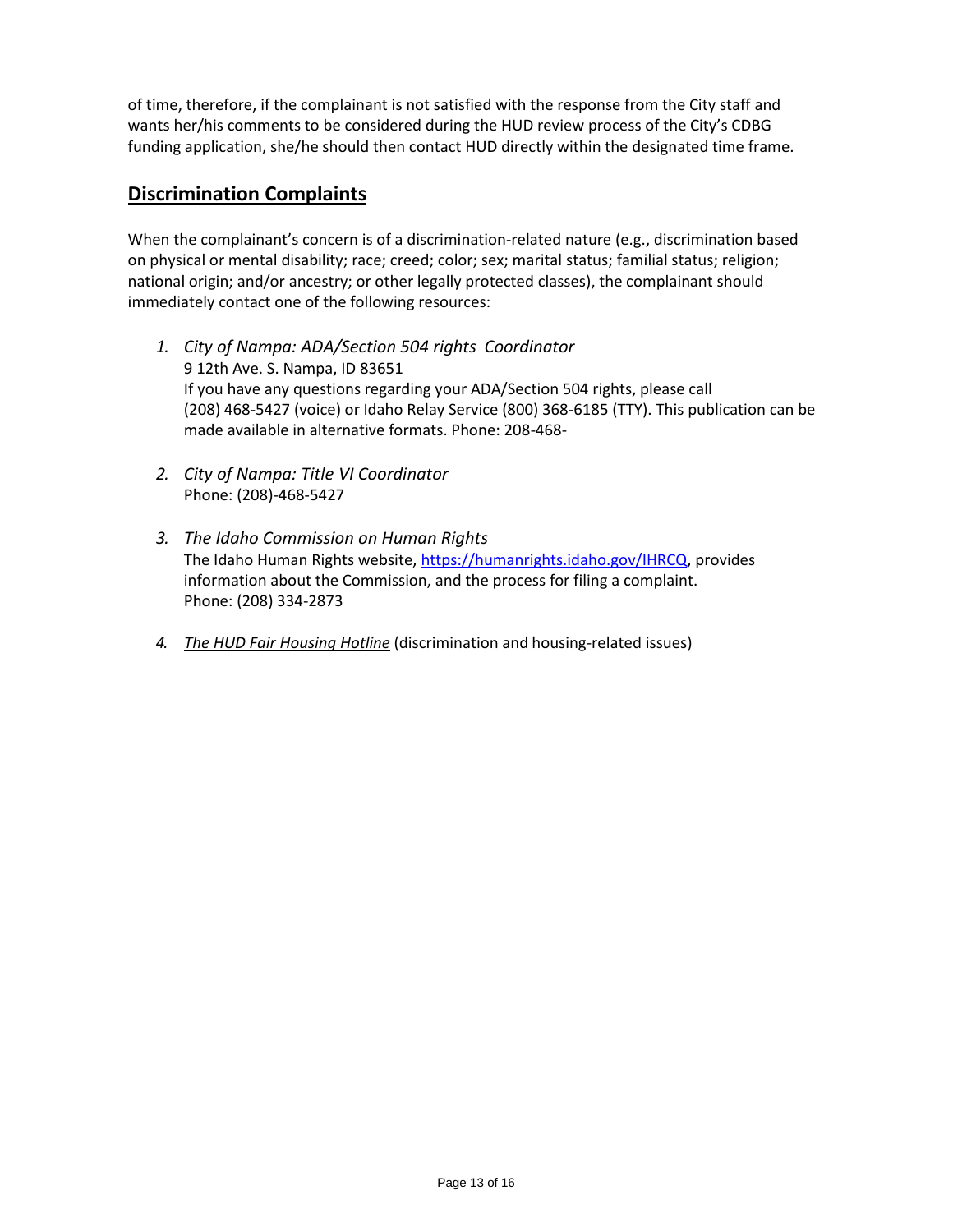## **Certification**

The City of Nampa has a commitment to fostering public participation within the broadest spectrum of community members. This Plan is intended to reflect not only adherence to federal requirements, but also standards for meaningful communications excellence. As future strategies for community engagement emerge, develop, and are proven effective, they will be incorporated into Amendments to this Plan. The requirements for citizen participation do not restrict the responsibility or authority of the City of Nampa for the development and execution of its Consolidated Plan.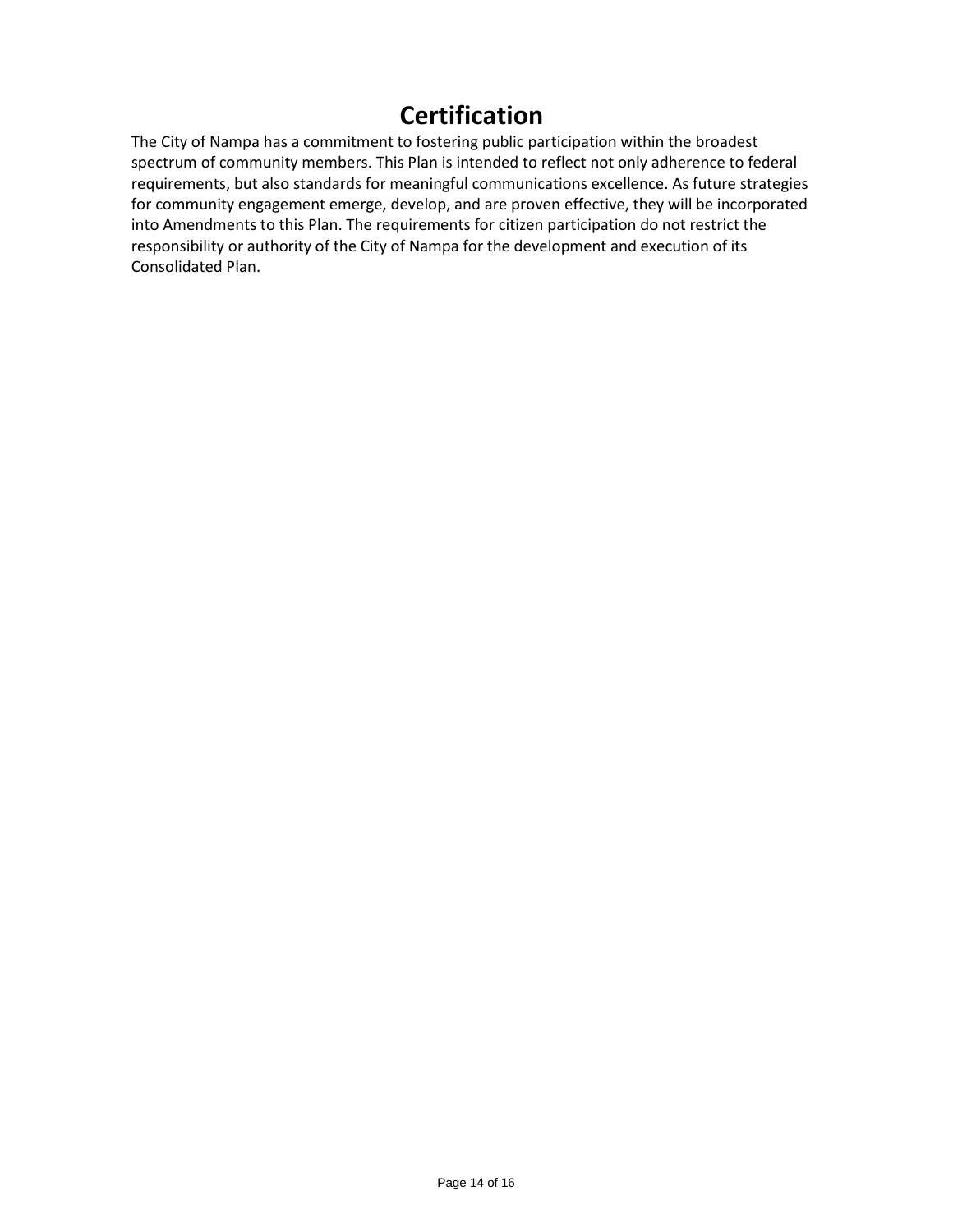## **Attachment A**

## **Citizen Participation Table**

| <b>Document</b>                                                                                               | <b>Public Participation:</b><br><b>Minimum Standards</b>                                                                                                                                                                                                                                                                                                                                                                                             | <b>Required Time for</b><br><b>Public</b><br><b>Review</b>                                                                      | <b>Required</b><br><b>Approval</b>                                                  | <b>Deadline</b>                                                                                                |
|---------------------------------------------------------------------------------------------------------------|------------------------------------------------------------------------------------------------------------------------------------------------------------------------------------------------------------------------------------------------------------------------------------------------------------------------------------------------------------------------------------------------------------------------------------------------------|---------------------------------------------------------------------------------------------------------------------------------|-------------------------------------------------------------------------------------|----------------------------------------------------------------------------------------------------------------|
| <b>Citizen</b><br>Participation<br>Plan and<br><b>Amendments</b>                                              | 1) 7-day prior notice of Public<br>Review Period.<br>2) 7-day notice of Public<br>Hearing.<br>3) Public Hearing: City Council.                                                                                                                                                                                                                                                                                                                       | 30-day Public Review<br>Period; (no less than 5<br>days when in response<br>to a declared disaster<br>or infectious disease)    | City Council<br>Approval                                                            | 1) Amended as needed.<br>2) Most current update<br>included with Five-Year<br>Strategic (Consolidated)<br>Plan |
| <b>Five-Year</b><br><b>Strategic</b><br>(Consolidated)<br>Plan and/or<br><b>Annual Action</b><br><b>Plans</b> | 1) 7-day prior notice of Public<br>Review Period.<br>2) 7-day prior notice of Public<br>Hearing.<br>3) Consolidated Plan Public<br>Hearing: City Council.<br>4) Annual Action Plan Public<br><b>Hearing: Social Sustainability</b><br>Department.                                                                                                                                                                                                    | 30-day Public Review<br>period; (no less than<br>5 days when in<br>response to a<br>declared disaster or<br>infectious disease) | 1) Consolidated<br>Plan: City Council<br>Approval<br>2) Annual Action<br>Plan: n/a* | Submit to HUD August 15<br>(45 days prior to start of<br>new Program/Fiscal Year)                              |
| <b>Substantial</b><br><b>Amendments</b>                                                                       | 1) 7-day prior notice of Public<br>Review Period.<br>2) 7-day prior notice of Public<br>Hearing.<br>3) Public Hearing: City Council                                                                                                                                                                                                                                                                                                                  | 30-day Public Review<br>period; (no less than<br>5 days when in<br>response to a<br>declared disaster or<br>infectious disease) | City Council<br>Approval                                                            | Submit to HUD after City<br>Council approval                                                                   |
| <b>Consolidated</b><br><b>Annual</b><br>Performance<br>and Evaluation<br>Report<br>(CAPER)                    | 7-day prior notice of Public<br>Review Period.                                                                                                                                                                                                                                                                                                                                                                                                       | 15-day Public Review<br>period                                                                                                  | n/a                                                                                 | Submit to HUD<br>December 31                                                                                   |
| <b>Public Hearing</b><br><b>Notices</b>                                                                       | Posting standards and<br>implementation reflect a goal<br>of maximizing citizen<br>awareness and participation<br>in hearing. **                                                                                                                                                                                                                                                                                                                     | n/a                                                                                                                             | n/a                                                                                 | Goal of 15 days, not less<br>than 7 days before<br>Hearing,                                                    |
| <b>Additional</b><br><b>Public</b><br><b>Hearings</b>                                                         | Two (2) public hearings are required annually:<br>1) One public hearing is to solicit citizen viewpoints and comments on how funds for affordable<br>housing, community development programs and projects, and other funding-eligible activities should<br>be spent.<br>2) One public hearing is to solicit citizen viewpoints and comments, and to also report to the<br>community on how funds were spent during the City's previous Program Year. |                                                                                                                                 |                                                                                     |                                                                                                                |

\* Funding recommendations are subject to the 30-day Public Review period prior to final City Council approval, but the document content is not approved by Council prior to submission to HUD. As indicated, the Annual Action Plan document is also subject to a 30-day public review period.

\*\* Per 2014 HUD CPD technical assistance, there is no regulatory time frame for notice postings prior to a Public Hearing. However, HUD's suggested guideline is 15 days prior to any Hearing.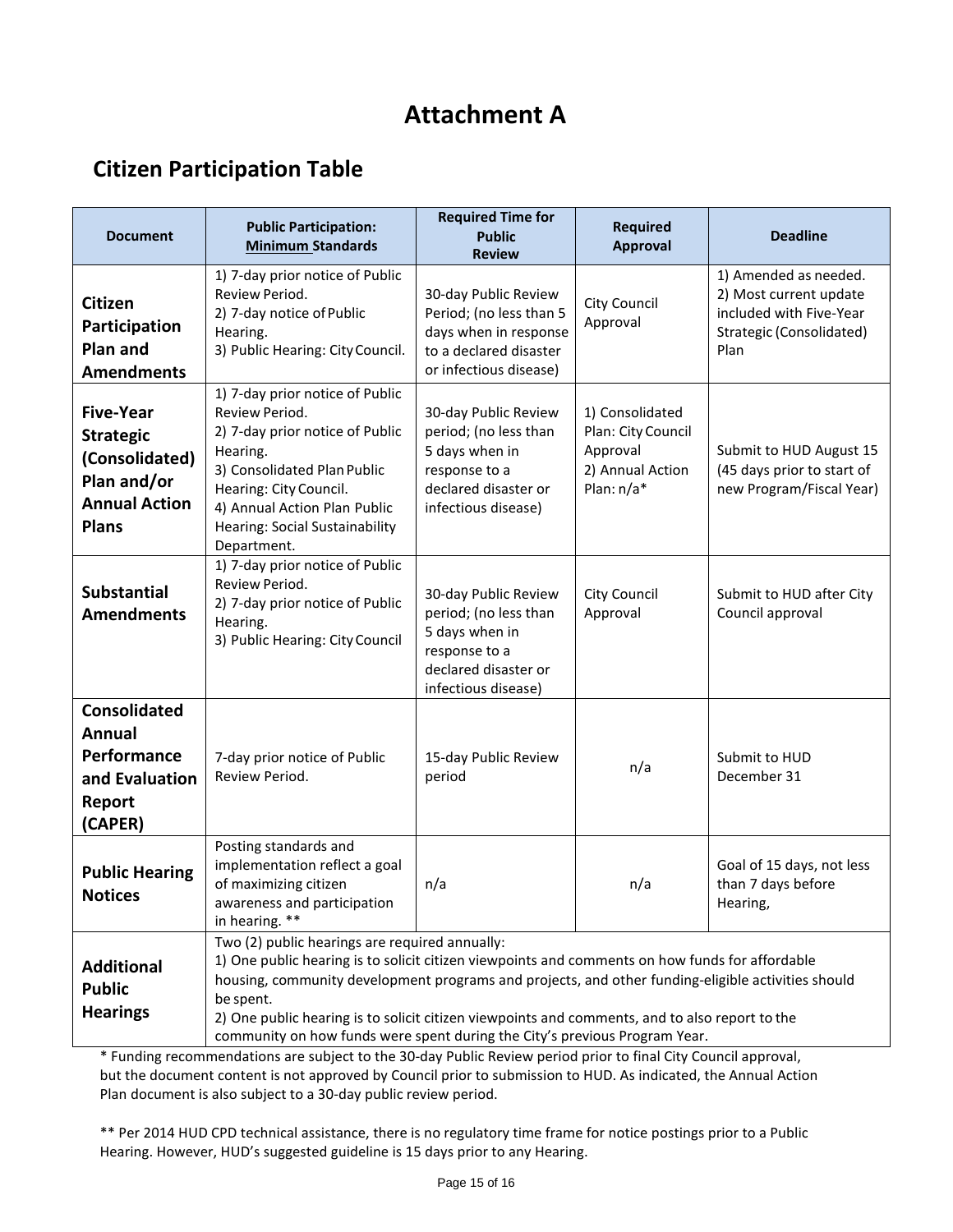# **Attachment**

### **B**

## **Definitions**

**Annual Action Plan (AAP).** The Annual Action Plan, required annually by HUD, details the expenditure of yearly CDBG and ensures funds are directed towards activities addressed in the Consolidated Plan. HUD requires the City to maintain a significant correlation between the goals identified in the Consolidated Plan and use of federal funds. Currently, the CDBG Review Committee evaluates and recommends activities to City Council. However, the City Council has the right to approve activities outside the recommendations of the Committee. The Annual Plan is due to HUD on August 15, or forty-five (45) days before the start of the City's new federal fiscal year on October 1.

**Area Median Income (AMI).** This household income measurement is used by some federal agencies such as HUD, in contrast to the Federal Poverty Level. This measurement is community-based and assesses a household's income in the context of other households in a geographic area.

**Consolidated Annual Performance and Evaluation Report (CAPER).** This report is a self- assessment of the implementation of the Consolidated Plan and the Annual Action Plan. Activity outcomes and outputs are reported showing the effectiveness of the federal funds. This report includes details of the number and demographics of the community served. The CAPER is due to HUD by December  $31<sup>st</sup>$ , 90 days from the end of the City's federal fiscal year.

**Five-Year Strategic (Consolidated) Plan**. As an Entitlement Community recipient of Community Development Block Grant (CDBG) funding, the City is required by HUD to develop a Consolidated Plan that evaluates the needs of its low- and moderate- income residents. This includes a review of the City's housing, homeless, and community development needs; provides a housing market analysis; and creates a strategy to address the needs identified. This plan is revised every five (5) years. The current Consolidated Plan cycle is: 2012-2016 (October 1, 2012 through September 30, 2017) and the next Consolidated Plan cycle will be 2017-2021 (October 1, 2017 through September 30, 2022).

**Predominantly Low- and Moderate-Income Neighborhood.** A predominantly low- and moderate-income neighborhood is identified as such by Census Tract, because 51% or more of the residents in that tract have incomes below 80% of the Area Median Income (AMI), an income measurement used by HUD.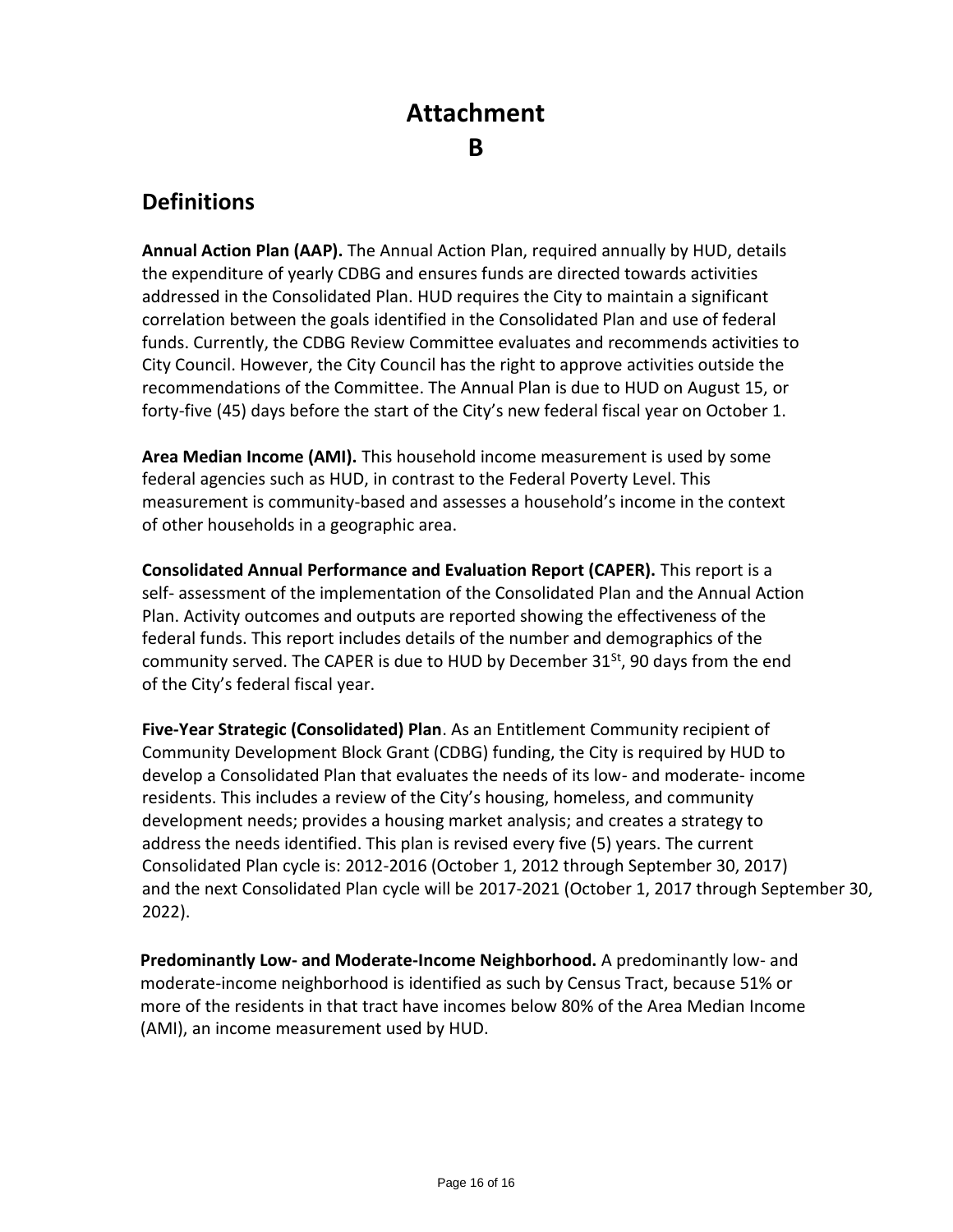#### **Disaster/Emergency Events**

A declared disaster or emergency can include but is not limited to

- 1) Man-Made Disasters
- 2) Natural Disasters
- 3) Terrorism
- 4) Infection Disease or Pandemic (such as COVID-19/coronavirus)

In the event of a declared disaster or emergency it may be necessary to utilize an expedited substantial amendment process for the Consolidated Plan(s), Annual Action Plan(s), and Citizen Participation Plan(s). Additionally, if a disaster or emergency is declared the City of Nampa can utilize any flexibilities or statutory waivers as provided by the Department of Housing and Urban Development as they relate to the Community Development Block Program.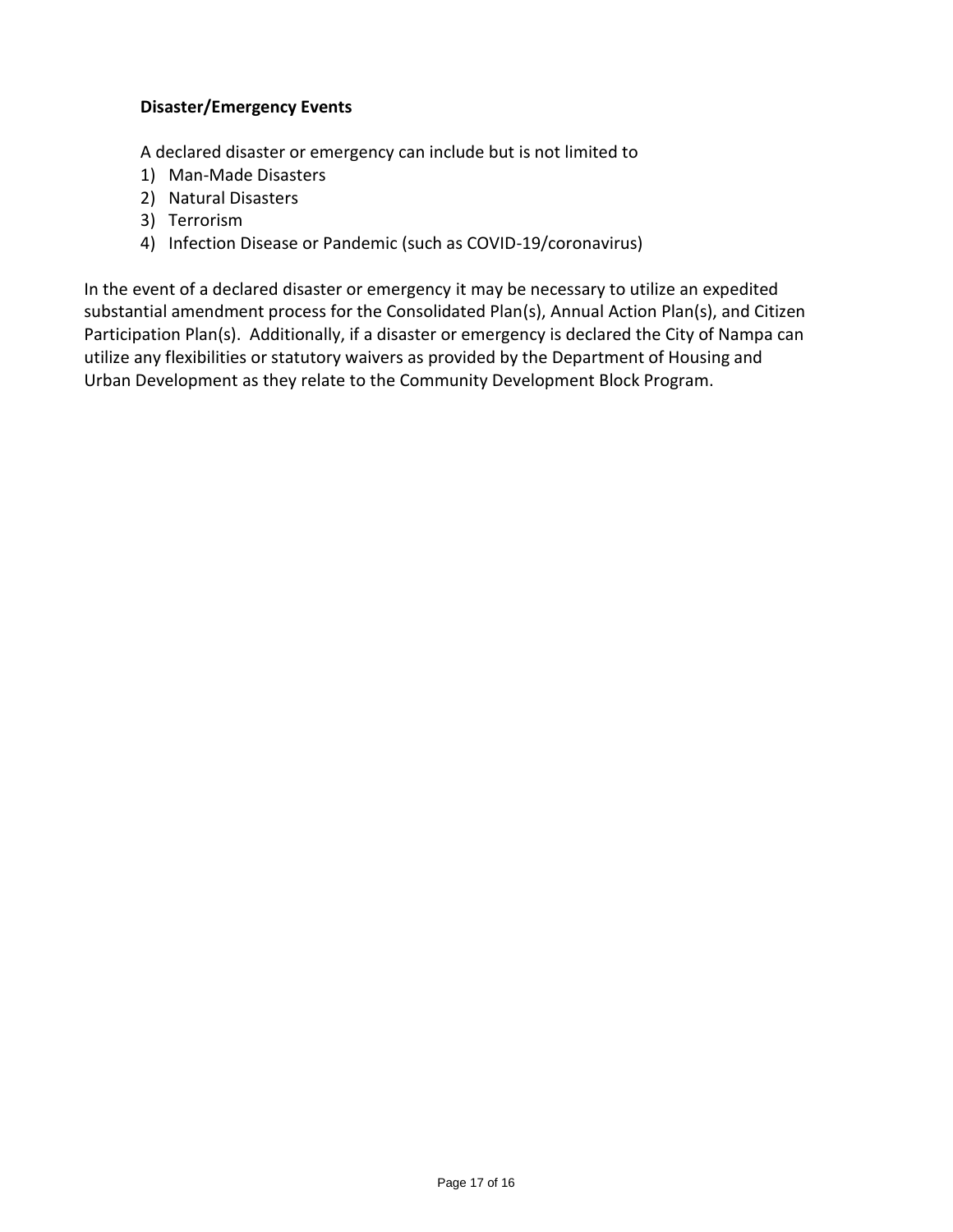## **Attachment C**

## **Anti-Displacement Policy**

As part of the Citizen Participation Plan, the City must include its plan to minimize displacement of persons and to assist any persons displaced, specifying the types and levels of assistance. The City has in effect and is following the Residential Anti-Displacement and Relocation Assistance Plan as described below which will minimize displacement of any person because of a federally-assisted activity.

All occupied and vacant occupiable lower-income dwelling units that are either demolished or converted to a use other than providing low-income dwelling units, in connection with a federally-assisted activity, must be replaced with comparable lowerincome dwelling units. Replacement of lower-income dwelling units may be provided by any government agency or private developer and must meet the following requirements:

1. The units must be located within the recipient's jurisdiction.

2. The units must be sufficient in number and size to house no fewer than the number of occupants previously housed in the units that were demolished or converted.

3. The units must be provided in standard condition.

4. The units must initially be made available for occupancy at any time during the period—beginning one year before the action—and remain available for three years following the action.

5. The units must remain lower-income units for 10 years from the date of initial occupancy.

Before work shall commence, the recipient must make public and submit in writing to the HUD field office the following information: a description of the proposed federallyassisted activity, the location on a map and the number of dwelling units by size, the time schedule for the commencement and completion of the demolition or conversion, the location and number of dwelling units by size that will be provided as replacement units, the source of funding and time schedule for the provision of replacement dwelling units, the basis for concluding that each replacement dwelling unit will remain a lowerincome dwelling unit for at least 10 years from the date of initial occupancy, and information demonstrating that any proposed replacement of dwelling units with smaller dwelling units is consistent with the needs assessment contained in its HUDapproved Consolidated Plan.